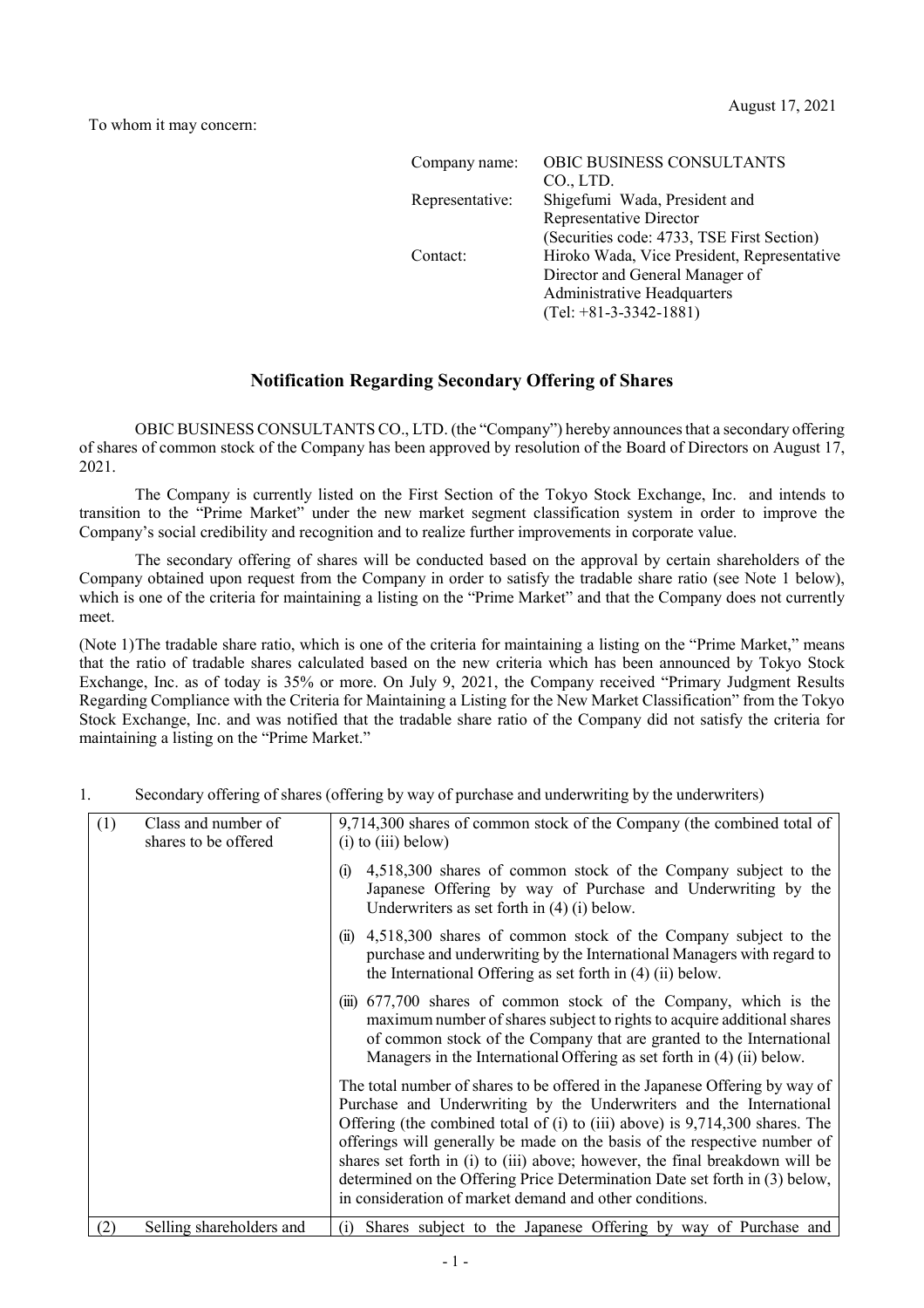| the number of shares to be | Underwriting by the Underwriters as set forth in $(1)$ (i) above                                                                                                                                                                                                                                                                                                                                                                                                                                                                                                                                                                                                                                                                                                                                                                                                                          |
|----------------------------|-------------------------------------------------------------------------------------------------------------------------------------------------------------------------------------------------------------------------------------------------------------------------------------------------------------------------------------------------------------------------------------------------------------------------------------------------------------------------------------------------------------------------------------------------------------------------------------------------------------------------------------------------------------------------------------------------------------------------------------------------------------------------------------------------------------------------------------------------------------------------------------------|
| offered                    | Shigefumi Wada: 2,708,300 shares                                                                                                                                                                                                                                                                                                                                                                                                                                                                                                                                                                                                                                                                                                                                                                                                                                                          |
|                            | Hiroko Wada: 1,500,000 shares                                                                                                                                                                                                                                                                                                                                                                                                                                                                                                                                                                                                                                                                                                                                                                                                                                                             |
|                            | Shigekazu Kurozu: 300,000 shares                                                                                                                                                                                                                                                                                                                                                                                                                                                                                                                                                                                                                                                                                                                                                                                                                                                          |
|                            | Ikuo Takahashi: 10,000 shares                                                                                                                                                                                                                                                                                                                                                                                                                                                                                                                                                                                                                                                                                                                                                                                                                                                             |
|                            | (ii) Shares subject to purchase and underwriting by the International<br>Managers with regard to the International Offering as set forth in $(1)(ii)$<br>above                                                                                                                                                                                                                                                                                                                                                                                                                                                                                                                                                                                                                                                                                                                            |
|                            | Shigefumi Wada: 4,318,300 shares                                                                                                                                                                                                                                                                                                                                                                                                                                                                                                                                                                                                                                                                                                                                                                                                                                                          |
|                            | Shigeru Nakayama: 200,000 shares                                                                                                                                                                                                                                                                                                                                                                                                                                                                                                                                                                                                                                                                                                                                                                                                                                                          |
|                            | (iii) The maximum number of shares subject to rights to acquire additional<br>shares of common stock of the Company that are granted to the<br>International Managers in the International Offering as set forth in (1)<br>(iii) above                                                                                                                                                                                                                                                                                                                                                                                                                                                                                                                                                                                                                                                    |
|                            | Shigeru Nakayama: 383,200 shares                                                                                                                                                                                                                                                                                                                                                                                                                                                                                                                                                                                                                                                                                                                                                                                                                                                          |
|                            | Shigefumi Wada: 194,500 shares                                                                                                                                                                                                                                                                                                                                                                                                                                                                                                                                                                                                                                                                                                                                                                                                                                                            |
|                            | Tomohisa Takahashi: 100,000 shares                                                                                                                                                                                                                                                                                                                                                                                                                                                                                                                                                                                                                                                                                                                                                                                                                                                        |
| (3)<br>Offering price      | The offering price is currently undecided (however, it will be determined on<br>the Offering Price Determination Date in accordance with the method stated<br>in Article 25 of the Regulations Concerning Underwriting of Securities, etc.,<br>of the Japan Securities Dealers Association, in consideration of market<br>demand and other conditions, based on the preliminary pricing terms<br>calculated by multiplying the closing price of the shares of common stock<br>of the Company in regular trading on the Tokyo Stock Exchange, Inc. on a<br>certain date between Monday, August 30, 2021 and Wednesday, September<br>1, 2021 (the "Offering Price Determination Date") (or the closing price on<br>the day immediately preceding such date, if no closing price was recorded<br>on such date) by a factor between 0.90 and 1.00 (and rounding down to the<br>nearest yen)). |
| Method of offering<br>(4)  | The Japanese and international offerings will be made simultaneously.                                                                                                                                                                                                                                                                                                                                                                                                                                                                                                                                                                                                                                                                                                                                                                                                                     |
|                            | Japanese Offering by Way of Purchase and Underwriting by the<br>(i)<br>Underwriters                                                                                                                                                                                                                                                                                                                                                                                                                                                                                                                                                                                                                                                                                                                                                                                                       |
|                            | The Japanese offering will be an offering in Japan (the "Japanese Offering<br>by way of Purchase and Underwriting by the Underwriters"), whereby the<br>Japanese underwriters purchase and underwrite all of the shares to be offered<br>in the Japanese Offering by way of Purchase and Underwriting by the<br>Underwriters in the total amount.                                                                                                                                                                                                                                                                                                                                                                                                                                                                                                                                         |
|                            | (ii) International Offering                                                                                                                                                                                                                                                                                                                                                                                                                                                                                                                                                                                                                                                                                                                                                                                                                                                               |
|                            | The international offering will be an offering outside of Japan (in the United<br>States, however, the shares are only to be sold to qualified institutional<br>investors in accordance with Rule 144A under the U.S. Securities Act of<br>1933, as amended) (the "International Offering"), whereby several<br>international managers (collectively, the "International Managers")<br>severally and not jointly purchase and underwrite all of the shares to be<br>offered in the International Offering in the total amount. Furthermore, the<br>persons set forth in (2) (iii) above will grant to the International Managers<br>rights to acquire additional shares of common stock of the Company.                                                                                                                                                                                   |
|                            | The global coordinator for the Japanese Offering by way of Purchase and<br>Underwriting by the Underwriters, the International Offering, and the<br>secondary offering by way of over-allotment as described in "2. Secondary<br>offering of shares (offering by way of over-allotment)" below (collectively,<br>the "Global Offering") is a Japanese underwriter.                                                                                                                                                                                                                                                                                                                                                                                                                                                                                                                        |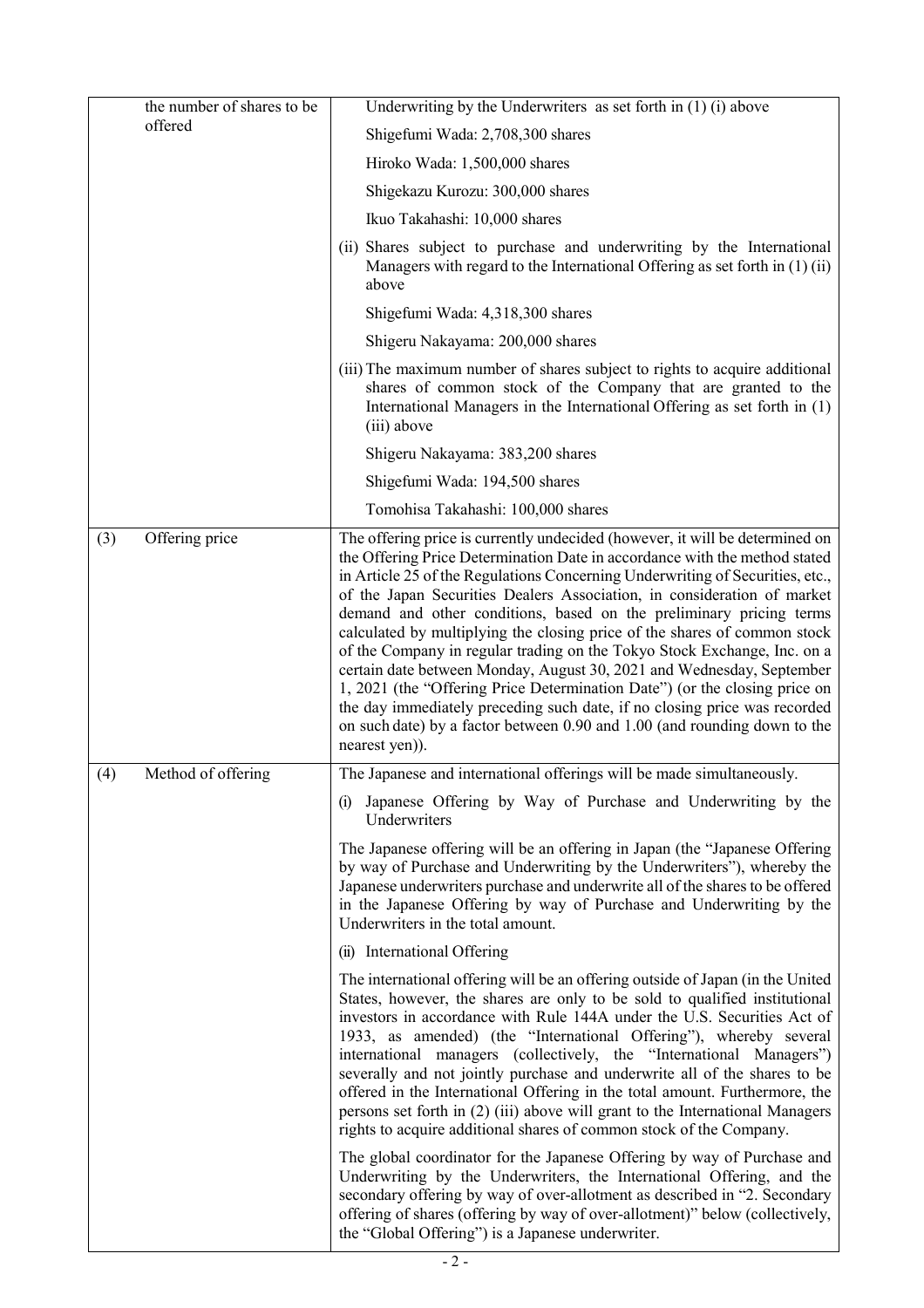| (5)  | Compensation for the<br>underwriters                                                                                                                                                                                                             | The underwriters will not receive an underwriting fee, but instead, will<br>receive as the underwriters' proceeds, the aggregate amount of the<br>difference between the offering price and the underwriting value (the<br>amount the selling shareholders will receive as a purchase price per share<br>from the underwriters). |
|------|--------------------------------------------------------------------------------------------------------------------------------------------------------------------------------------------------------------------------------------------------|----------------------------------------------------------------------------------------------------------------------------------------------------------------------------------------------------------------------------------------------------------------------------------------------------------------------------------|
| (6)  | Subscription period (for the<br>Japanese Offering)                                                                                                                                                                                               | A period between the business day following the Offering Price<br>Determination Date and the second business day following the Offering<br>Price Determination Date.                                                                                                                                                             |
| (7)  | Settlement date                                                                                                                                                                                                                                  | A certain date between Monday, September 6, 2021 and Wednesday,<br>September 8, 2021; provided that such date will be the fifth business day<br>following the Offering Price Determination Date.                                                                                                                                 |
| (8)  | Advance on subscription                                                                                                                                                                                                                          | The same amount as the offering price per share                                                                                                                                                                                                                                                                                  |
| (9)  | Share unit for subscription                                                                                                                                                                                                                      | 100 shares                                                                                                                                                                                                                                                                                                                       |
| (10) | Approval for the offering price and all other matters necessary for the offering by way of purchase and<br>underwriting by the underwriters will be entrusted solely to Shigefumi Wada, President and Representative<br>Director of the Company. |                                                                                                                                                                                                                                                                                                                                  |

2. Secondary offering of shares (offering by way of over-allotment) (Please refer to <Reference> 2. below.)

| (1) | Class and number of shares  | Shares of common stock of the Company: 677,700 shares                                                                                                                                                                                                                                                                                                                                                                                                                                                                                                                                                                                      |
|-----|-----------------------------|--------------------------------------------------------------------------------------------------------------------------------------------------------------------------------------------------------------------------------------------------------------------------------------------------------------------------------------------------------------------------------------------------------------------------------------------------------------------------------------------------------------------------------------------------------------------------------------------------------------------------------------------|
|     | to be offered               | (The aforementioned number of shares to be offered represents the<br>maximum number of shares to be offered. The actual number of shares to be<br>offered may decrease, or the offering by way of over-allotment may not be<br>carried out at all, subject to market demand and other conditions for the<br>Japanese Offering by way of Purchase and Underwriting by the<br>Underwriters. The number of shares to be offered will be decided on the<br>Offering Price Determination Date, in consideration of market demand and<br>other conditions for the Japanese Offering by way of Purchase and<br>Underwriting by the Underwriters.) |
| (2) | Selling shareholder         | A Japanese underwriter                                                                                                                                                                                                                                                                                                                                                                                                                                                                                                                                                                                                                     |
| (3) | Offering price              | The offering price is currently undecided (however, it will be determined on<br>the Offering Price Determination Date. The offering price will be the same<br>as the offering price in the Japanese Offering by way of Purchase and<br>Underwriting by the Underwriters).                                                                                                                                                                                                                                                                                                                                                                  |
| (4) | Method of offering          | In connection with the Japanese Offering by way of Purchase and<br>Underwriting by the Underwriters, one of the Japanese underwriters will, in<br>consideration of market demand and other conditions, carry out the<br>secondary offering in Japan of shares of common stock of the Company, by<br>borrowing no more than 677,700 shares from certain of the shareholders of<br>the Company.                                                                                                                                                                                                                                              |
| (5) | Subscription period         | The same subscription period as in the Japanese Offering by way of<br>Purchase and Underwriting by the Underwriters.                                                                                                                                                                                                                                                                                                                                                                                                                                                                                                                       |
| (6) | Settlement date             | The same settlement date as in the Japanese Offering by way of Purchase<br>and Underwriting by the Underwriters.                                                                                                                                                                                                                                                                                                                                                                                                                                                                                                                           |
| (7) | Advance on subscription     | The same amount as the offering price per share.                                                                                                                                                                                                                                                                                                                                                                                                                                                                                                                                                                                           |
| (8) | Share unit for subscription | 100 shares                                                                                                                                                                                                                                                                                                                                                                                                                                                                                                                                                                                                                                 |
| (9) | Company.                    | Approval for the offering price and all other matters necessary for the secondary offering by way of over-<br>allotment will be entrusted solely to Shigefumi Wada, President and Representative Director of the                                                                                                                                                                                                                                                                                                                                                                                                                           |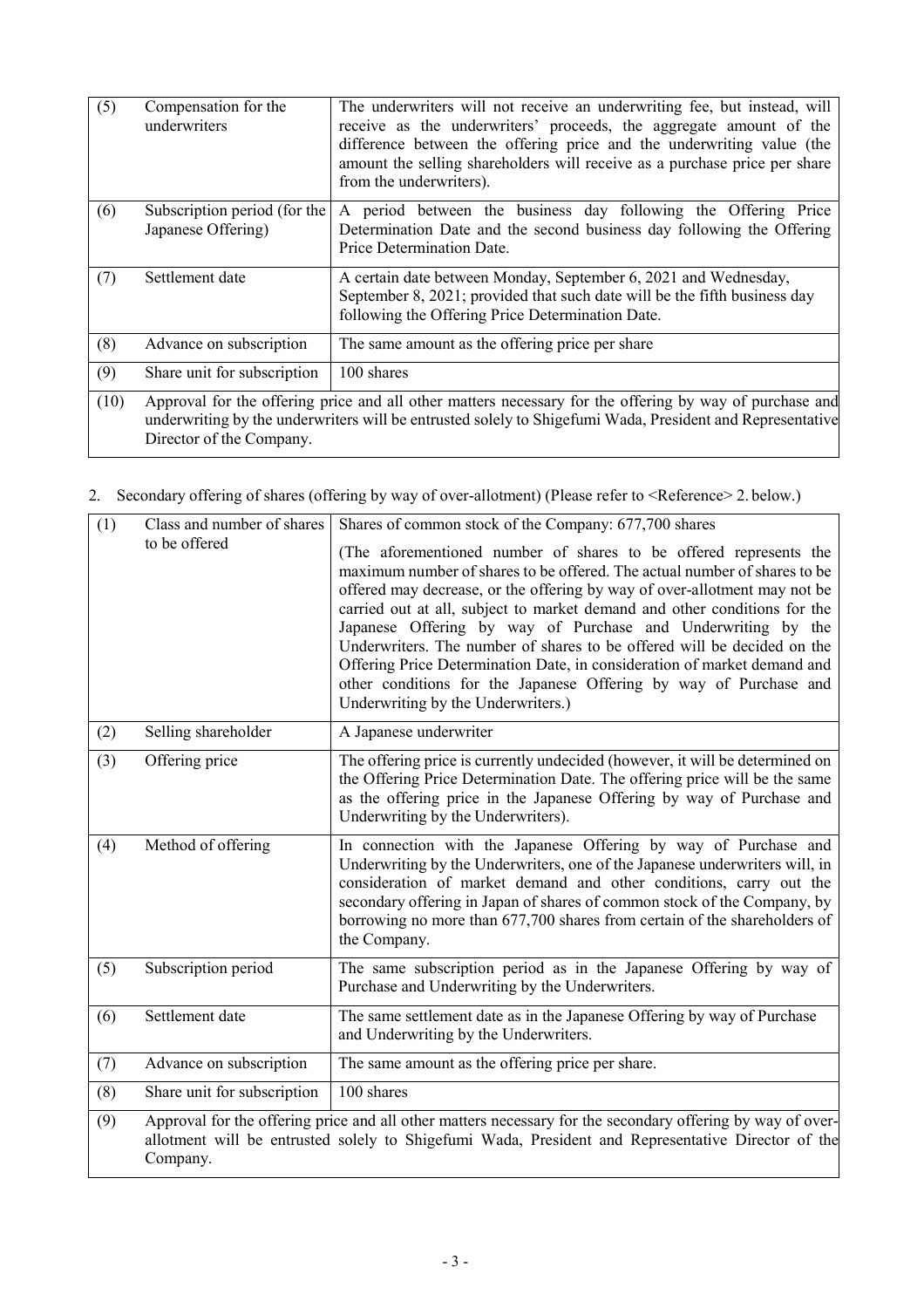#### <Reference>

### 1. Purpose of the secondary offering of shares

As stated above, the purpose is to satisfy the tradable share ratio, which is one of the criteria for maintaining a listing on the "Prime Market."

#### 2. Secondary offering of shares by way of over-allotment, etc.

The offering of shares by way of over-allotment refers to an offering in Japan, in connection with the Japanese Offering by way of Purchase and Underwriting by the Underwriters, in which one of the Japanese underwriters will, in consideration of market demand and other conditions, carry out the secondary offering in Japan of shares of common stock of the Company, by borrowing no more than 677,700 shares from certain of the shareholders of the Company. While 677,700 shares are scheduled to be offered under the offering of shares by way of over-allotment, such number of shares represents the maximum number of shares to be offered, and the actual number of shares to be offered may decrease, or the offering by way of over-allotment may not be carried out at all, subject to market demand and other conditions.

In the event that the offering of shares by way of over-allotment is made, such Japanese underwriter will be granted by the aforementioned shareholders of the Company, rights to acquire additional shares of common stock of the Company (the "Green Shoe Options"), not exceeding the number of shares to be offered in the offering of shares by way of over-allotment in addition to the shares in the Japanese Offering by way of Purchase and Underwriting by the Underwriters, exercisable during the period beginning on the settlement date of the Japanese Offering by way of Purchase and Underwriting by the Underwriters and the offering by way of over-allotment, and ending on Tuesday, September 28, 2021.

Furthermore, such Japanese underwriter may purchase, on the Tokyo Stock Exchange, Inc., a number of shares of common stock of the Company not exceeding the number of shares subject to the offering by way of overallotment (a "Syndicate Covering Transaction"), for the purpose of returning the shares borrowed from the aforementioned shareholders of the Company (the "Borrowed Shares"), during the period beginning on the day following the last day of the subscription period for the Japanese Offering by way of Purchase and Underwriting by the Underwriters and the offering by way of over-allotment, and ending on Friday, September 24, 2021 (the "Syndicate Covering Transaction Period"). All shares of common stock of the Company acquired through a Syndicate Covering Transaction by such Japanese underwriter will be used for the purpose of returning the Borrowed Shares. Meanwhile, during the Syndicate Covering Transaction Period, such Japanese underwriter may, at its own discretion, choose not to conduct any Syndicate Covering Transactions or may terminate a Syndicate Covering Transaction before the number of shares purchased reaches the number of shares subject to the offering by way of over-allotment.

Also, such Japanese underwriter may conduct stabilizing transactions in connection with the Japanese Offering by way of Purchase and Underwriting by the Underwriters and the offering by way of over-allotment, in which case the shares of common stock of the Company acquired through such stabilizing transactions may wholly or partially be used for the purpose of returning the Borrowed Shares.

The residual portion of the Borrowed Shares after the return of shares by using the shares acquired through the Syndicate Covering Transaction and stabilizing transactions as described above will be returned by such Japanese underwriter through its exercise of the Green Shoe Options.

The decision on whether or not the offering by way of over-allotment is to be carried out, along with the number of shares to be offered in such offering if such offering is to be carried out, will be made on the Offering Price Determination Date. In the event that the offering by way of over-allotment is not to be carried out, none of the borrowing of shares of common stock of the Company by such Japanese underwriter from the aforementioned shareholders of the Company, grant of the Green Shoe Options to such Japanese underwriter by the aforementioned shareholders, and execution of the Syndicate Covering Transaction on the Tokyo Stock Exchange, Inc. will be carried out.

### 3. Lock-up

In connection with the Global Offering, Shigefumi Wada, Hiroko Wada, Shigeru Nakayama, Shigekazu Kurozu, Ikuo Takahashi and Tomohisa Takahashi, who are selling shareholders in the Japanese Offering by way of Purchase and Underwriting by the Underwriters and the International Offering (including certain of the shareholders of the Company who grant the International Managers rights to acquire additional shares of common stock of the Company), as well as OBIC Co., Ltd. and Kazuhisa Sawada, who are shareholders of the Company, have agreed with the global coordinator that they will not conduct, sales, etc. of shares of the Company (excluding the Japanese Offering by way of Purchase and Underwriting by the Underwriters and the International Offering, etc.), during the period